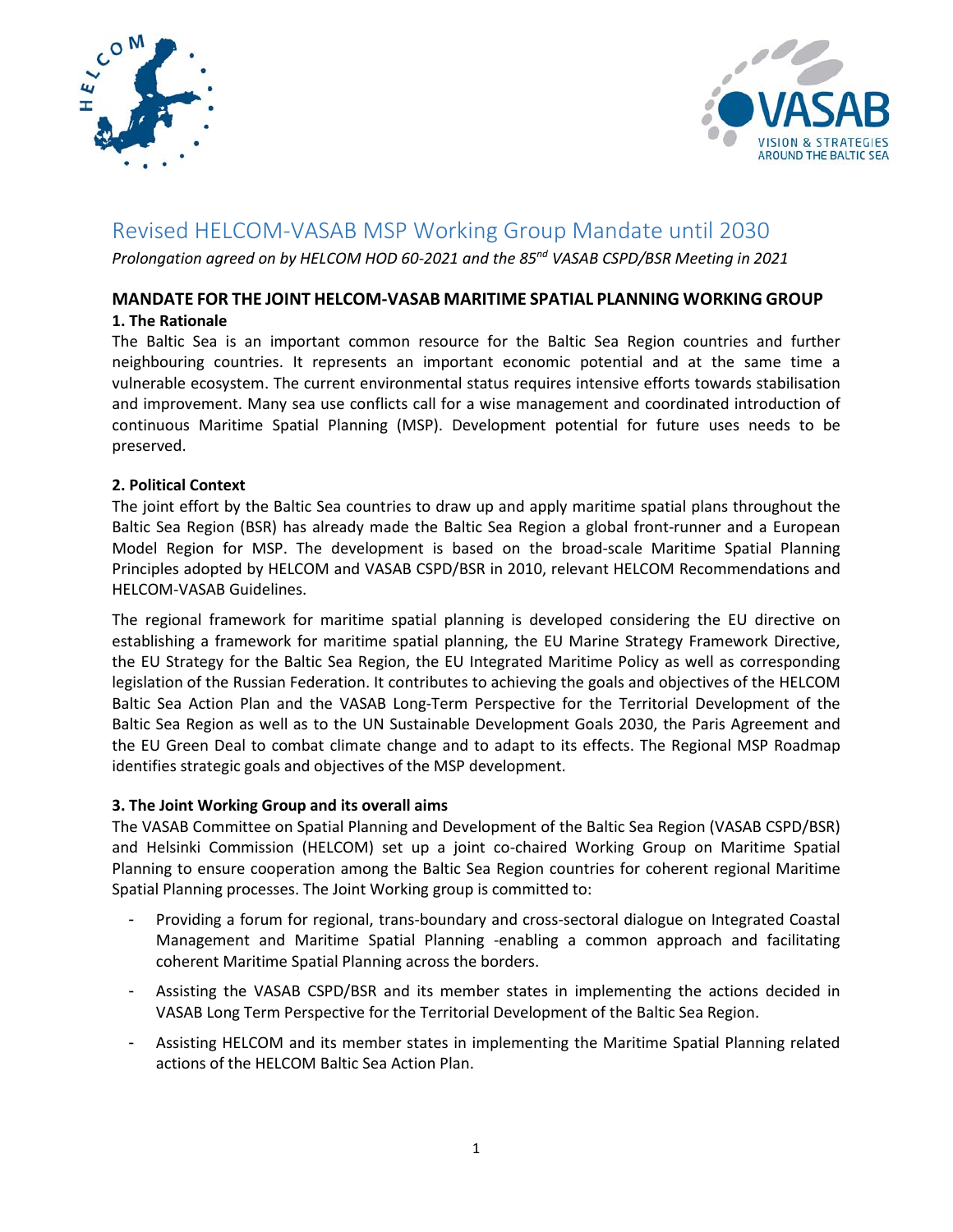- Providing Baltic Sea Region countries with a platform to discuss the links between relevant International Agreements, EU legal instruments and policies, Baltic Sea Region and national policies.
- Assisting the Baltic region in profiling itself as a global and European front-runner in maritime spatial planning.

#### **4. Anticipated** *Tasks*

In order to implement these commitments the Group will:

- Promote the development of maritime spatial planning in the region and keep track of its implementation as outlined in the VASAB Long Term Perspective, as well as the HELCOM Baltic Sea Action Plan and relevant HELCOM Recommendations and the joint HELCOM-VASAB Maritime Spatial Planning Principles and Guidelines, including supporting the setting-up of governing structures, legislative basis, transboundary and cross-sectoral consultations.
- Facilitate and keep track of progress towards the goal and objectives of the Regional MSP Roadmap 2021-2030.
- Propose to organize workshops and events as well as develop information material on maritime spatial planning.
- Follow up and examine as well as make use of the outcomes and findings of regional project activities relevant to MSP.
- Promote the development of compatible datasets and information relevant to BSR maritime spatial planning and thus ensure keeping BASEMAPs and other regional GIS data portals such as HELCOM MAP&DATA SERVICE up to date with best available information.
- Prepare decision proposals on Maritime Spatial Planning in the BSR for the forthcoming VASAB Ministerial Conferences and HELCOM Ministerial meetings.
- Act as steering committee for the PA Spatial Planning of the EU SBSR in relation to MSP.

The Group will develop a Work Plan, for adoption by VASAB CSPD/BSR and HELCOM HOD every 3 years.

#### **5. Membership**

Participation is open to representatives from relevant ministries or government agencies in all VASAB and HELCOM Member Countries/Contracting Parties as well as for experts delegated by them. The members should be nominated by the Member Countries/Contracting Parties. A representation of all VASAB and HELCOM countries with sea/coast is envisaged.

VASAB and HELCOM observers can participate. Other guests, organisations and initiatives from around the Baltic Sea and from other parts of Europe with a substantial maritime spatial planning interest can be invited as observers.

#### **6. Organisation**

The Working Group will be jointly co-chaired by a VASAB CSPD/BSR chair (nominated by the Working Group and adopted by VASAB CSPD/BSR) and a HELCOM chair (nominated by the Working Group and adopted by HELCOM HOD). The two chairs will, with the assistance of both HELCOM and VASAB Secretariats, jointly prepare meetings and Agendas for the Working Group.